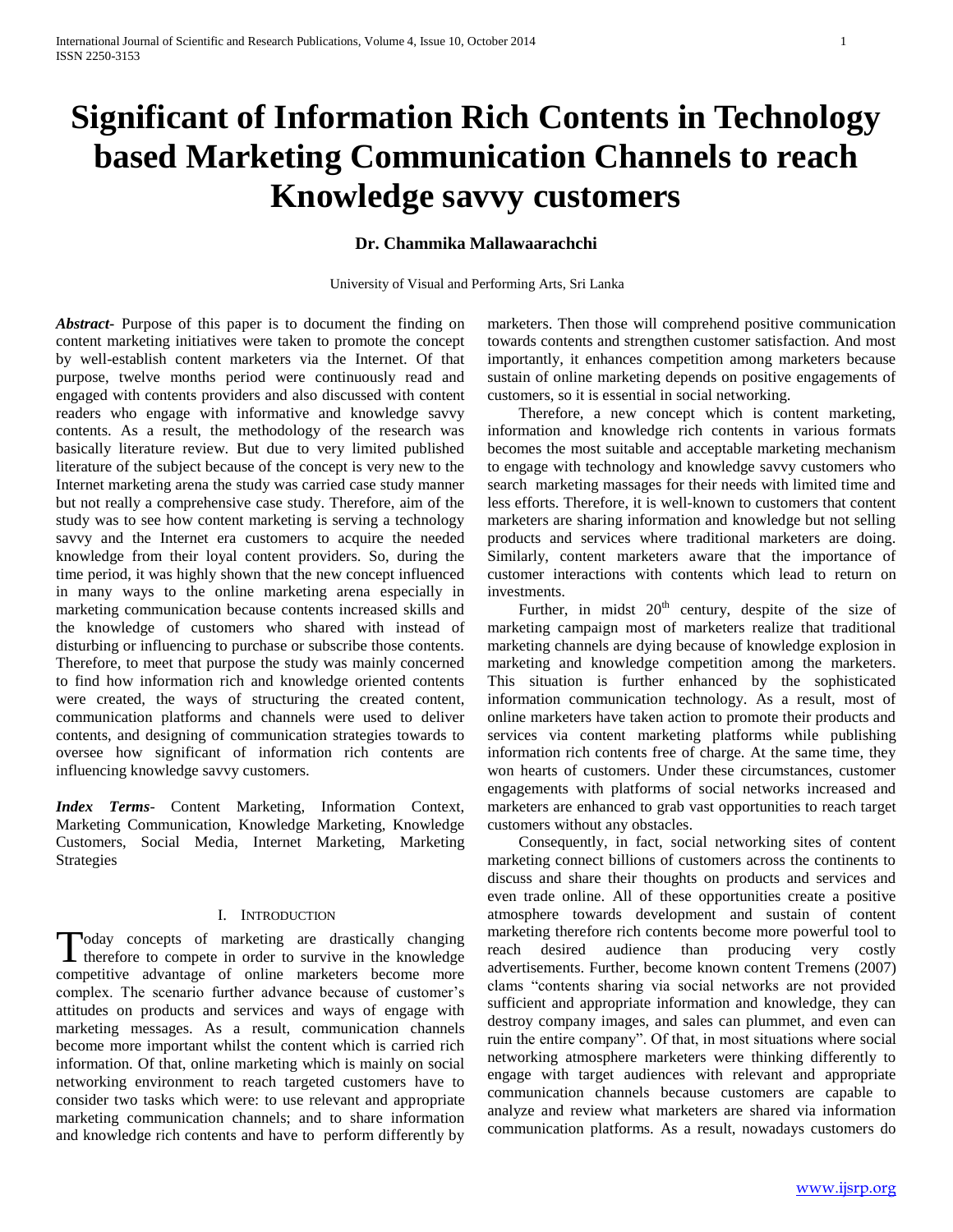not expect interrupting marketing campaigns instead look for friendly and informative services. So that content marketing becomes a very attractive and competitive word among most of the marketers in social networking and online communities.

 Therefore, content marketing is a new marketing strategy which involves contents, communication channel and customer together at the same time. As a result, content marketers, especially, are providing most required information and knowledge which sought by customers.

 Content marketing is a new concept which is still debating among online marketers, because it has bended all most available marketing concepts and ideas. As a result, marketers use various words to define what content marketing is. Palazzo, Barrett, Newt (2009) document that commonly used terms which are: custom publishing, custom media, customer media, customer publishing, member media, private media, branded content, corporate media, corporate publishing, corporate journalism and branded media are very commonly used by online marketers to define content marketing. Of that, to find a boarder and informative definition on content marketing somewhat difficult however Brogan (2008) and Ferguson (2009) define content marketing is *"*a technique of creating and distributing relevant and valuable content to attract, acquire, and engage a clearly defined and understood target audience with the objective of driving profitable customer action". While, Palazzo (2008) it defines "the art of understanding exactly what customers need to know, and delivering it to them in a relevant and compelling way to grow business". In another viewpoint, Decker (2012) highlights "creating or curetting non-product content that would be informational, educational, entertaining, and publishing it to contact points with customers to get their attention, to focus on the topic around solution, and pull them closer to learning more about". Further, Haines (2014) explains "publicly and freely sharing information about business and industry which include text, video, audio and online events."

 Therefore, it can be further define that content marketing which provides potential information, knowledge, skills, intelligent and wisdom that customers are seeking, without selling products and services purposely. Of that, content marketing broadly Mallawaarachchi (2010) defines "an art of sharing information and knowledge with customers and prospects without selling products and services"

 A common word in marketing which is customer is dramatically changing because now marketers have to involve with delivering promising messages which give solutions to their problems on products and services. Of that in the environment of content marketing, many customers are well educated on marketing massages than before as a result well-known to them what messages have required information and can it enhances their knowledge further. Therefore, marketers have to design their massages for specific customer segments by tailoring contents towards customer-centric, multi-channels instead of product-centric and single communication platforms which leads to synchronize marketing strategy across email, print and online channels. Therefore, one of a key issue in content marketing is to identify specific customers and their marketing needs, for an example; desired products brand, types of contents which carry rich information, are critical and important. And most importantly, access and sharing with niche customers because communication channels of content marketing are more specific so general audiences may not have required skills to cope with. Therefore, customers in content marketing seem treated as unique so it is necessary to segment customers into groups and match these groups with products and services to meet their needs.

 However, to identify customers, it is also very important in content marketing that to introduce a well defined communication strategy which requires best channels for communication. These channels should identify the unique requirements of each customer because of high customer expectations with bended knowledge. Mapping of all these however is a challenge, but by effective platforms of social media networks will persuade target audiences to engage with products and services differently. Communication platforms which are online or offline can use with multiple contents that may be text, audio, video or imagery formats. However, platforms which use in communication are crucial because those may functions as bridge for driving customers to contents and driving contents to customers. However, to use efficient and appropriate communication platforms, it is important give customers to decide when and how they can access information; ensure that information is consistent in all channels; and allow customers to move seamlessly from one channel to another. Therefore, beside rich contents, sustainable communication platforms enable customers to engage with, same time, permission base marketing ensures that marketers interact with customers legally and responsibly.

## II. CONTENTS IN CONTENT MARKETING

 The most appropriate communication platforms and customers are identified; other task is to define the contents of the products and services which is going to share with customers because it is not just any contents but should be valuable and relevant in content marketing. So, to engage with desired customers, contents have to offer solutions to their problems and to lead successful, productive, and enjoyable, if not most of the contents can be ignored. Therefore, contents which have to be smart and authoritative because those contents can communicate differently. As a result, most of content marketers spend more than 30% from the total budget on marketing to create and execute contents. For an example, Junta42 which is a well established content marketing company reported that 56% of marketers were increased their content marketing spending in year 2008 and just only 4% decreased compared to the year 2009.

 Therefore, Palazzo (2008) explains that "contents on products and services are mostly using mechanism to communicate with customers in social marketing". As a result, to communicate with customers, most of content marketers are basically approaching two types of contents which are an editorial contents and commercial contents. Berry (1995) defines that editorial content is a type of content that traditionally has been receiving from well-known publishers whereas, classified ads, catalogues, directories and yellow pages are commercial contents.

 However, Palazzo and Franz (2009) urge that it is better to use both type of contents because they might lead to a successful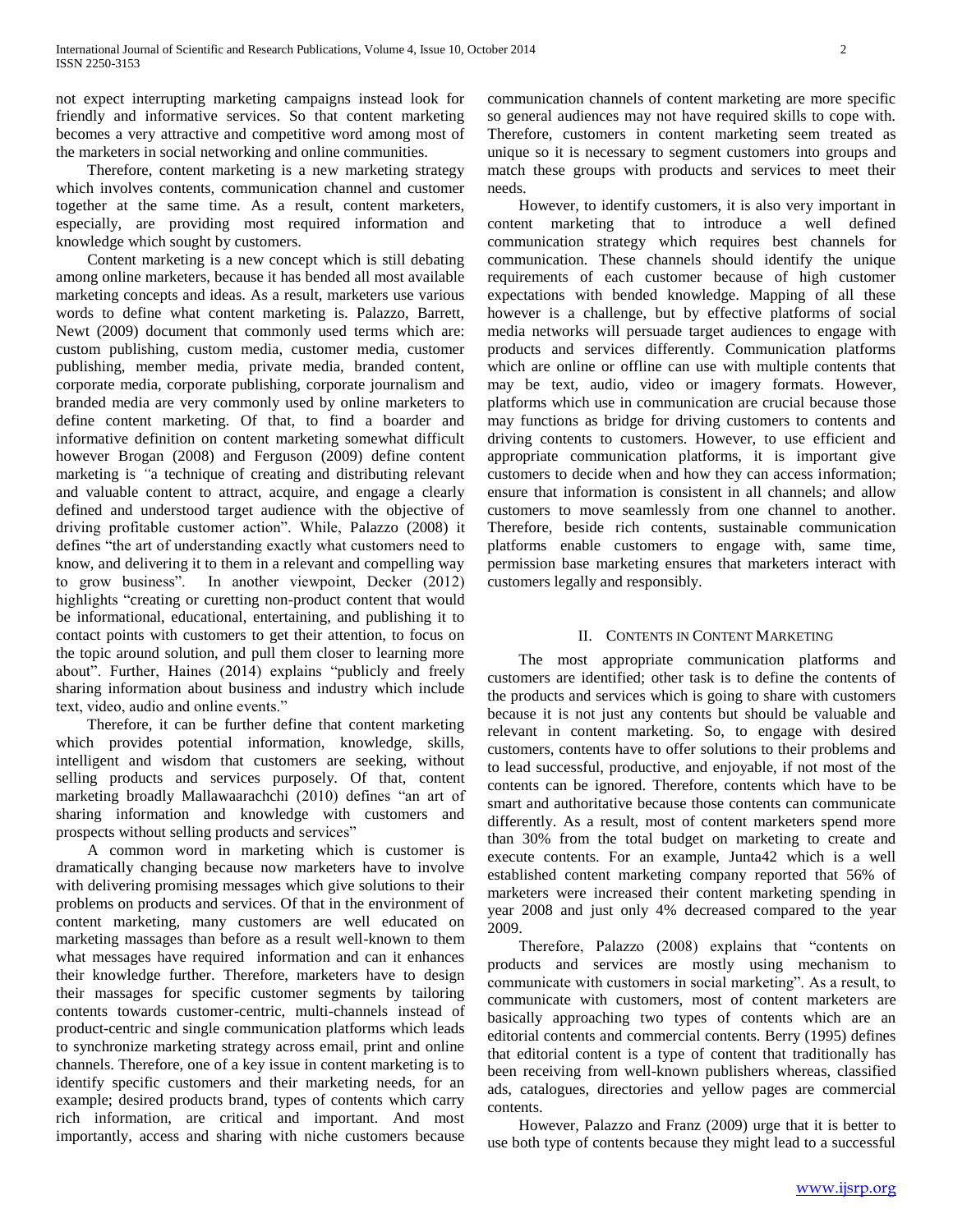marketing. Further, they suggest that with good understanding of internal and external factors contents can be created with the greater components which are based on customer behavioral, essential, strategic, and target oriented respectively. Behavioral element shows that the important of having a very clear and definite purpose to communicate with their customers and what actions are expected to be taken by customers. As a result, content which is sharing has to provide relevant and valuable information what customers are really looking for to meet their behavioral actions. Upon completion the second component which is essential has to be addressed because content which is shared have to enhance knowledge or gain benefits from that by customers. As a result, other components which are strategic and target can execute all efforts lead to overall business strategy and link content strategy to bottom line results which are respectively meet targets.

 As a result, following concerns are more important to consider which contents may help achieve marketing goals and may integrate with other marketing strategic initiatives. Because contents can create precisely however, those may truly want to relevant to the targeting audience and marketing goals. Simultaneously, marketer may keen to understand professional roles to review customers" view on contents to lead them towards to contents. Therefore, Cohen (2006) mentions factors on to create contents that "how does this content relate to our brand; is it consistent with the brand image that trying to project; how will it extend reach; and how can it be used to expand revenues"

#### III. CONTENT STRUCTURE IN CONTENT MARKETING

 Upon developed contents there has to be a meaningful content structure because that leads to create, capture, deliver, customize and manage smooth functions of the business process. An appropriate content structure enhances proper content management and document management which directly link to effectiveness of content relationship. Therefore, this would be a positive impact to decide the amount of contents, types of content, ownership of content and life cycle of content. As a result, key components of content structural are an integration, organization, searching ability, and traceability because inconsistency may lead to tarnish content image. Of that, either structural or un-structural contents have to well manage and to prioritize to promote content structural relationship. The importance of structured contents are Ashen den (2001) highlights "effective content management demands that the content is well structured and organized before it is put into any software tools. Disorganized content that is automated will simply give disorganized content faster. Therefore, it is better to understand the content, its variability, its creation, and its archive cycles".

 Therefore, following content structures are mainly can be used in content in content marketing strategies are concerned which are:

- a. controlled contents seem to be either structured or unstructured, however, contents and relationships are under revision control;
- b. uncontrolled contents are not under revision control and may exist in any information storage system;
- c. structured contents form of structured storage systems like databases, spreadsheets etc, and
- d. Unstructured contents refer to documents and other electronic/physical media containing the information.

 Despite types of contents, structuring of contents is a process and a fashion because once identified what types of contents and its structure similarly has to consider that way of sharing, using and re-using and maintain of contents. This process can illustrate in figure one against four ways of content structures in content marketing.

#### Figure 1- stages of the content structuring

 At the initial process which is producing of content an innovative and dynamic task because creation of new knowledge is a started point and various skills may have to meet together to produce attractive and effective content. Therefore, producing of content is very crucial in content marketing because in one hand there should be opportunities it to use in multi communication channel and other hand it has to be met search engine optimization. This scenario is very important with social networking and online communities because customers share contents with their followers as a result it is better to have facilities to synchronies and asynchronies. Therefore, in a social networking environment, customers make comments on products lively so that content markets can make changes of the contents easily. So it supports for new knowledge creation and information processing while producing better contents.

 Content sharing which has to process internally and externally because how strong created content can be tested internally among employees, departments, business processes and at the second round externally with communication platforms. As a result, different stakeholders may view shared contents various angles and may suggest what to share and not in a dynamic way.

 Contents which are current and up-to-date may create opportunities to re-use in many occasions and in various formats. However, contents with reusable facilities better equipped with easy to find and easy to share because reusability of contents require standardized formats and effectively search in any time. Contents are informative and searchable at the same time if contents can convertible as desired it creates incredible customer satisfaction because there are more opportunities them to publish in online and offline. So that having already published the desired contents no worries on advanced tools on converting or technical requirements for customers. As a result, customers once converted content then easily can maintain while creating opportunities to update, archive or delete.

### IV. COMMUNICATION STRATEGIES IN CONTENT MARKETING

 Communication strategies of content marketing needed regular change because an optimized informative content can influence customer"s positive interaction with products and services. The important of this scenario Palazzo and Newt (2008) highlight "the Internet marketing no proper marketing communication strategies than no marketing at all". Further, Palazzo (2008) describes "a good content marketing strategy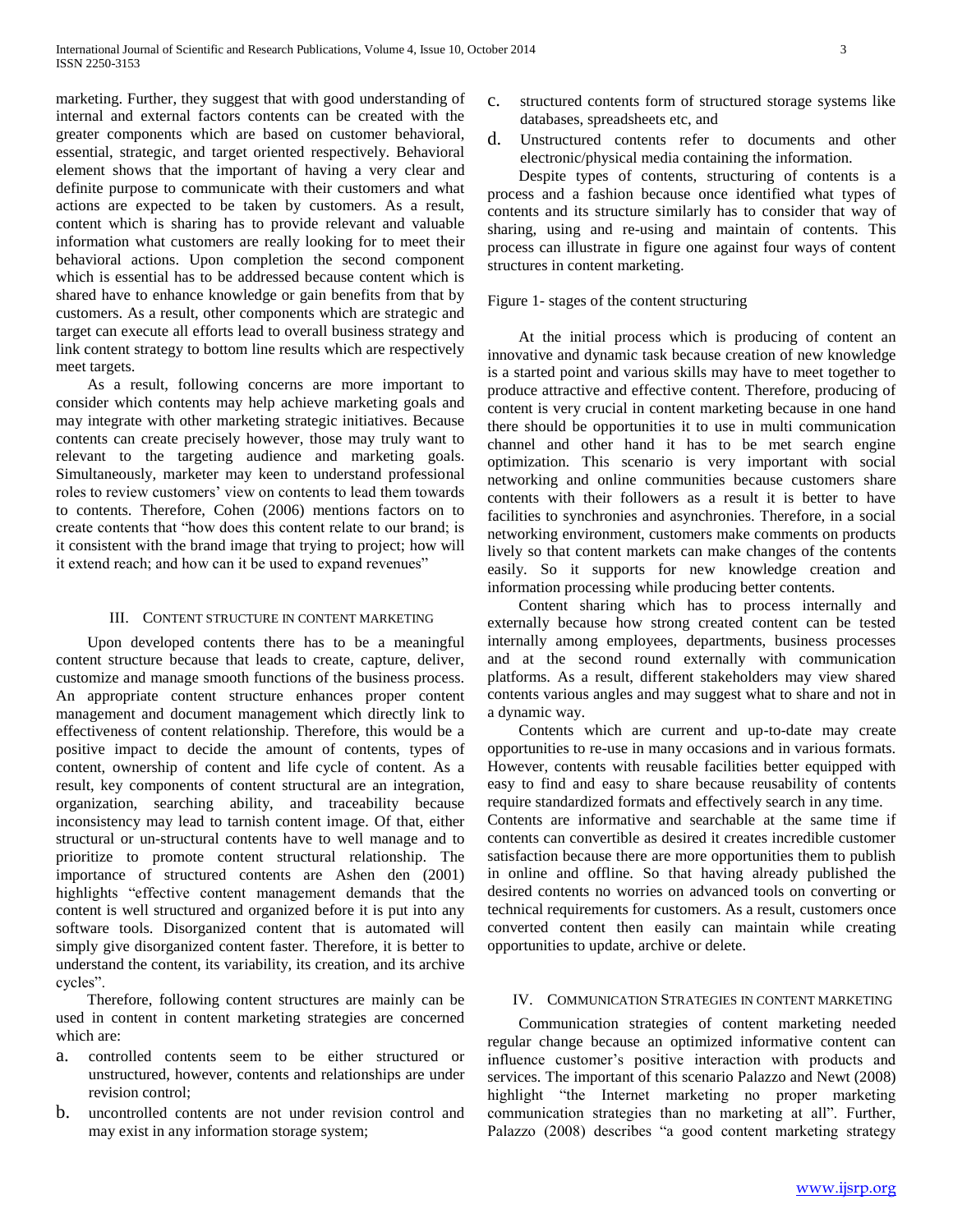which offers best solutions on the problems of customers and transfer trusted knowledge. Importantly, one customer"s need may vary to other therefore, marketing communication strategies are not working in same way so get through, need to communicate differently. Therefore, Palazzo, Pets (2009), Sky me (2000) point that "to implement effective and appropriate communication strategies that need to identify behavior of customers with great purpose, and delivering contents must strategic and targeted". As a result, implementing of integrated marketing communication strategies is a complex task however Moonie (2004), Samar (2001) highlight that however it is important because search engine optimization is a new trend in marketing communication. Therefore, search engines help to attract customers then contents need provide informative contents them to interact with.

### V. ISSUES, CONTROVERSIES, PROBLEMS IN CONTENT MARKETING

 Dynamic but chaotic functional situation of content marketing can see varied challenges in content creation, content sharing and usage, and important and usefulness of the content. Of that those may more relevant with customization, speediness, flexibility, sustainability and value in content marketing.

 Customization is relationship in between contents and customers who engaged with because when customers are allowed to engage with contents in great manner, marketers can identify whether shared contents are relevant and appropriate. At the same time, it streamlines the communication process.

 Speed is in many angles important in content marketing because customers want the best products and services instantly. So customers like to engage with desired products and services anywhere in the world at any time to accomplish marketing tasks. Therefore, maintain of required speediness is crucial because it enhances balance in between information and customer relationship which shows: all contact initiated by customers is good contact and should be perceived as an interest in the content shared, or an opportunity for the marketer to learn; all contact should be answered instantly if possible, and if not absolutely no longer than 24 hours after the initial contact; and always reply with an aura of respect, appreciation and sincerity.

One of the uttermosts important factors is flexibility because in a dynamic and competitive marketing atmosphere flexibility may show contents sustainable and improvise. Therefore, flexibility connects with the element of speediness which implies the entire necessary morale fiber of company to being alert, swift, proactive and always ready in a world where nothing is still. In fact, therefore, marketers may have to concern new trends, competitors and new technologies to keep flexibility of contents without any obstacles. However, flexibility does not only imply external factors, but first and foremost, it is an internal attribute to be able to change and adjust the company in response to something that is outside.

 Uncertain content marketing environment which is fast changing and dynamic the prerequisite requirement is to concern on sustainability because while conduct comprehensive and breakthrough experiments on sustainability can reduce risk and can review responses to new strategic initiatives accurately.

 All of the above synergy aspects ultimately create value for contents which high speed equals high value, high level of customization equals high value, and sustainability and continuous improvement ensure high value over time. All interconnected with each other and lead to relationship on entre content marketing process.

#### VI. SOLUTIONS AND RECOMMENDATIONS

#### *Information structural relationship*

 Basically, a buyer-seller relationship, a seller-maintained relationship, a buyer-maintained relationship, and discrete exchanges of relationship, may concern to strengthen informational structural relationship because in social networking no string relationship in between and among components, it affects to the entire informational relationship. The important of all levels relationship Broody et.al (1997) suggest that it can maintain in four levels which are "a technology based tool of database marketing, between businesses and its customer retention, a form of 'customer partnering' in the design of a product or service offering and incorporating everything from databases to personalized services, loyalty programs, brand loyalty, internal marketing, personal and social relationships and strategic alliances". Further, Dwyer (1987) documents that the information structural relationship awareness, exploration, expansion, and commitment may better to consider because Payne (1995) prospects, customers, clients, advocates, members, and partners also should consider not only informative contents. Whereas, Kilter (1997) suggests that suspects, prospects, first time customers, repeat customers, clients, members, and partners suggests that suspects, prospects, first time customers, repeat customers, clients, members, and partners are also important. In contrary, Berry (1995) stated three characteristics which are variability, complexity, involvement important for customers to desire continuity with the same provider.

 Therefore, informational structural relationship mainly can maintain to secure loyalty of customers towards contents, to keep sustain of competitive advantage and social bonds.

## *Social Media Structural Relationship*

 The collective assembly of web properties in general can identify as social media which comprise texts, images, videos and audios in association with interaction, networking and technology. Therefore, social media structural relationship involves online communities and social networks to boost public relations, sales promotions, customer services and marketing. Therefore, various social media platforms can structure together to buildup relationship such as collaborative networks (*Wikipedia*), content communities (*YouTube*), social networking sites (*Face book*), and virtual game and social world *(War craft and Second Life)* largely and this is a new trend. For example, if relationship builds well then it allows to add external links in a wide range of different media including text (*Book Crossing*), photos ( *Flicker*), videos (*YouTube*), and PowerPoint presentations (*Slide share*).

 As a result, with proper mechanism on social media structural relationship, information rich contents may share with business to business (B2B), business to customers (B2C), and most importantly customer to customer (C2C). A recent past, the most successive content marketer *"Blendtec"* who manufacturers kitchen appliances became popular by producing inexpensive but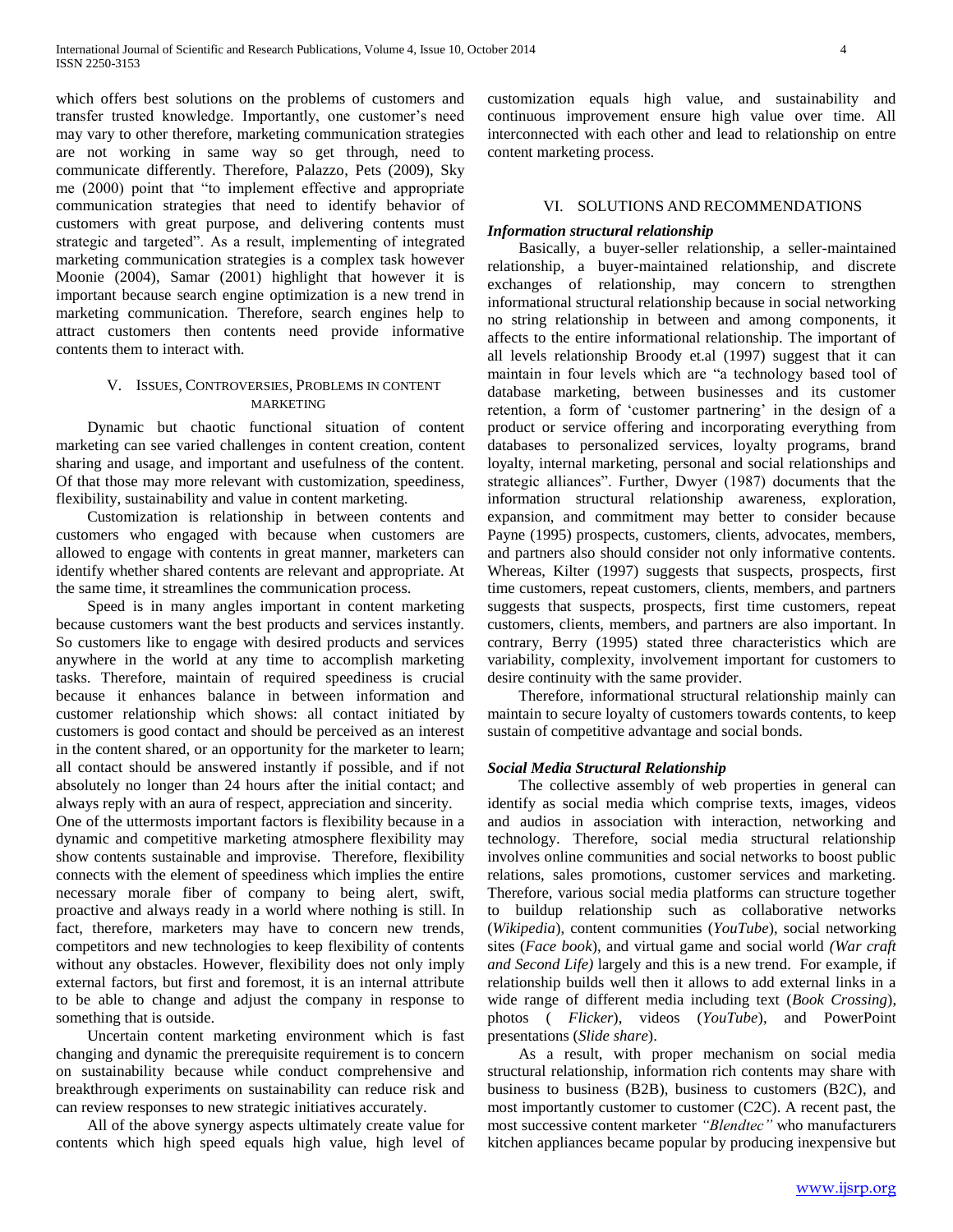very attractive and informative video ""*Will it blend*?"" and watched by millions of people.

#### *Content Management Structural Relationship*

 Content management structural relationship leads to capture, manage and distribute the selected contents effectively and efficiently to target customers therefore, created content which has to format well to share with different communication platforms because good content management will lower overall content production and sharing costs and increase the amount of relevant content available online and lead to higher site utilization.

 Therefore, comprehensive content management makes easier information utilization in a common interface and enables good marketing practices throughout. Most importantly, it really supports process based knowledge management to increase operational efficiency and collaboration among all users.

#### VII. CONCLUSION

Knowledge competitive atmosphere customers' knowledge on products and services is drastically increasing because of advanced and complex information communication technologies, therefore new marketing concepts and ideas are influencing to existing marketing phenomenon. As a result, new marketing concept which is content marketing, increasing skills and knowledge of desired customers with information rich contents on products and services via social networking, is born. Especially, irrespective of size of a marketer this concept hugely welcomed by both marketers and customers because customers become active participants, contributors, and a third party marketer, while marketer becomes a loyalty service provider to the customer so this bound shown that at any point may not possible to deviate. As a result, content marketing shows that Piñata-style marketing, swing the air and if lucky contents hit the target group, is dying instead of punch marketing style which reach target groups with content preciseness, is playing a vital role. Of that, to reach target customers contents have to be more precise and suite with communication platforms to engage with competitive marketing environments while maintain good relationship in social media networks because no proper linkages may face problems in outbound marketing situations. Further, the Internet based marketing which is demographically segment into niche fragmentation and tangible assets into intangible assets are very important with knowledge and information technology savvy customers.

#### **REFERENCES**

- [1] Berry, Leonard L. (1995). "Relationship Marketing of Services growing interest, emerging perspectives'. Journal of the Academy of Marketing Science
- [2] Breu, K., Ward J., Murray, P. (2000). Success Factors in Leveraging the Corporate Information and Knowledge Resource Through Intranet. London, Idea Group Publishing.
- [3] Brodie, R J., Coviello, N E., Brookes, R W. and Little, V. (1997). "Towards a Paradigm shift in Marketing; An Examination of Current Marketing Practices". Journal of Marketing Management.
- Brogen, Chris. (2008). How Content Marketing will Shake the Tree, Retrieved July 2010 from rethttp://www.chrisbrogan.com
- [5] Cohen, Heidi. (2006). Content Strategy as a Marketing Tool, Retrieved June 2010 from http://www.clickz.com/3623409
- [6] Decker, Sam, (2012). Content marketing, search marketing what so special about content marketing, Retrieved March 2012 from http://www.searchenginejournal.com/whats-so-special-about-contentmarketing/49983/
- [7] Dwyer, F Robert., Paul H Schurr. and Sejo Oh (1987). "Developing buyerseller Relationships', Journal of Marketing.
- [8] Ferguson, Richard, (2009). Blog as a Powerful Content Strategy, Retrieved July 2010 from http://www.slideshare.net
- [9] Kolter, Philip and Armstrong, Gary. (2004). Principles of Marketing: 10th edition; Pearson Education Press, Prentice hall.
- [10] Kozinets, R. V. (2002). The field behind the screen: Using netnography for Marketing Research in Online Communities. Journal of Marketing Research.
- [11] Haines, Bryan (2014). What is content marketing"? Learn how to market your business with content, Retrieved February 2014 from http://onlinebusiness.about.com/od/gettingtrafficmarketing/a/What-Is-Content-Marketing.htm
- [12] Mooij. (2004). Consumer Behavior and Culture: Consequences for Global Marketing and Advertising. London: Sage Publications Inc.
- [13] Mallawaarachchi, Chammika (2010). Effects of Information, Communications and Knowledge Sharing in Content Marketing. Unpublished Master dissertation, Jilin University, China.
- [14] Muniz, A. M., and O'Guinn, T. C. (2001). Brand Community. Journal of Consumer Research.
- [15] Pulizzi, Joe. (2008). How to Attract and Retain Customers with Content Now: e-book, Retrieved July 2010 from http://blog.junta42.com/content\_marketing\_blog/2008/08/attract-andret.html
- [16] Pulizzi, Joe. and Kranz, Jonathan. (2009). Content Marketing Playbook: 42 ways to Connect with Customers: e-book, Retrieved July 2010 from http://www.slideshare.net/juntajoe/content-marketing-playbook-42-custompublishing-branded-content-and-social-media-tips-examples
- [17] Pulizzi, Joe. and Barrett, Newt. (2008). Get Connected, Get Customers: Turn Prospects into buyers with Content Marketing; McGraw-Hill, USA.
- [18] Sharpe,A. P. and Ashenden A. (2001). Evaluating Web Content Management. Edoc Magazine. http://www.edocmagazine.com/edoc\_article\_new.asp?
- [19] Skyrme, David J.(2000). Knowledge Markets: Do they have a future? Retrieved June 2010 from http://www.skyrme.com/updates/u47\_f1.htm
- [20] Simard, Albert. (2001). Knowledge Market: more than providers and users, Retrieved July 2010 from http://internetjournals.net/journals/tar/2006/July/Paper%2001.pdf
- [21] Tremayne, M. (2007). Blogging, Citizenship, and the Future of Media. Taylor & Francis Group, New York

#### KEY TERMS & DEFINITIONS

Content Marketing, Internet Marketing, Marketing Communication, Social Networking, Internet Customer

#### **AUTHORS**

**First Author** – Dr. Chammika Mallawaarachchi, University of Visual and Performing Arts, Sri Lanka